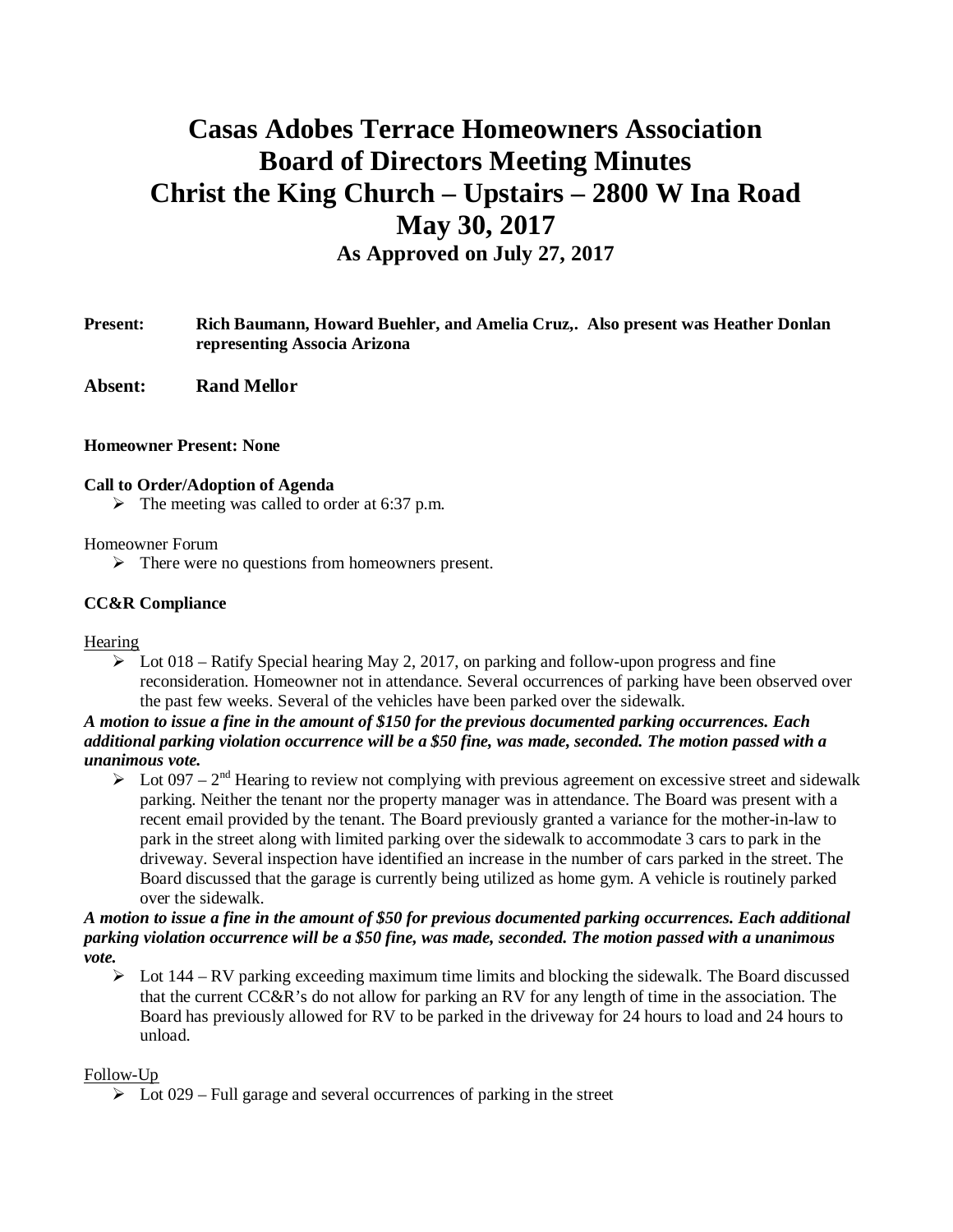Management was directed to issue a Notice of Violation and add noted to homeowner account

- $\triangleright$  Lot 078 Missing Roof Tiles, Paint Fascia, Air Conditioner has been removed Fines issued, home currently for sale.
- $\triangleright$  Lot 093 Reconsideration of drainage on to adjacent lot (92) issue Close
- $\triangleright$  Lot 106 Excessive Reoccurring Street Parking, attended hearing on 09/29/16, reached agreement Monitor
- $\triangleright$  Lot 119 Reoccurring weeds, many trash can, has been in fines, parking again, in fines
- $\triangleright$  Lot 120 Excessive Street Parking –Monitor Close
- $\triangleright$  Lot 179 Tarp structure over the wall, appears house has sold and tarp removed, fined Closed

#### Correspondence/Telephone

- $\triangleright$  Lot 004 Reconsideration of fines.
- Management was directed to contact the homeowner to see how often the guests are parking in the street.  $\triangleright$  Lot 012 – Concerns with Sheriff parking –Replied with referencing statute that allows it.
- $\triangleright$  Lot 035 Response to several violation notices Management was directed to respond to the homeowner passing along that several of the notices were Friendly Reminders. Notes will be made in the homeowners account for the vehicle noted belonging to this address was not associated with this property.
- $\triangleright$  Lot 054 Request for reconsideration

## *A motion to remove the fines issued was made and seconded. The motion passed with a unanimous vote.*  $\triangleright$  Lot 069 – Request to reconsider late fee

## *A motion to remove the late fee in the amount of \$10 was made and seconded. The motion passed with a unanimous vote.*

- $\triangleright$  Lot 083 Extend (more than 2 months) "guest" parking in HOA common area, invited to this meeting to discuss and hopefully resolve for future homeowner says ending soon this time – Tabled
- $\triangleright$  Lot 098 Refusal to submit ACC application for roofing project Tabled
- $\triangleright$  Lot 175 did not respond to invitation to attend January 28 Board meeting to discuss trash and green light, in fines. Re-invite but couldn't come in March meeting to discuss and hopefully resolve but made request to removed fines – Tabled pending reply letter and/or another invitation.

# **Approval of Minutes**

## *A motion to approve the March 23, 2017 meeting minutes as amended was made, seconded and passed with a unanimous vote.*

## *A motion to adopt the March 7, 2017 and April 4, 2017 ACC minutes as presented was made, seconded and passed with a unanimous vote.*

# **Financial Report**

- $\triangleright$  The March 2017 and April 2017 financials were provided for review.
- $\triangleright$  The Board voices concerns over a few invoices from Metro Water that were not paid on time. Management is currently working to issue a credit for late fees received.
- Ø Management was directed to waive all account with a balance of \$10.00 or less.

## *A motion to accept the March 2017 and April 2017 financials was made, seconded, and passed with a unanimous vote.*

*A motion to ratify the 2016 income tax returns was made, seconded, and passed with a unanimous vote.*

# **Officer, Committee and Management Reports**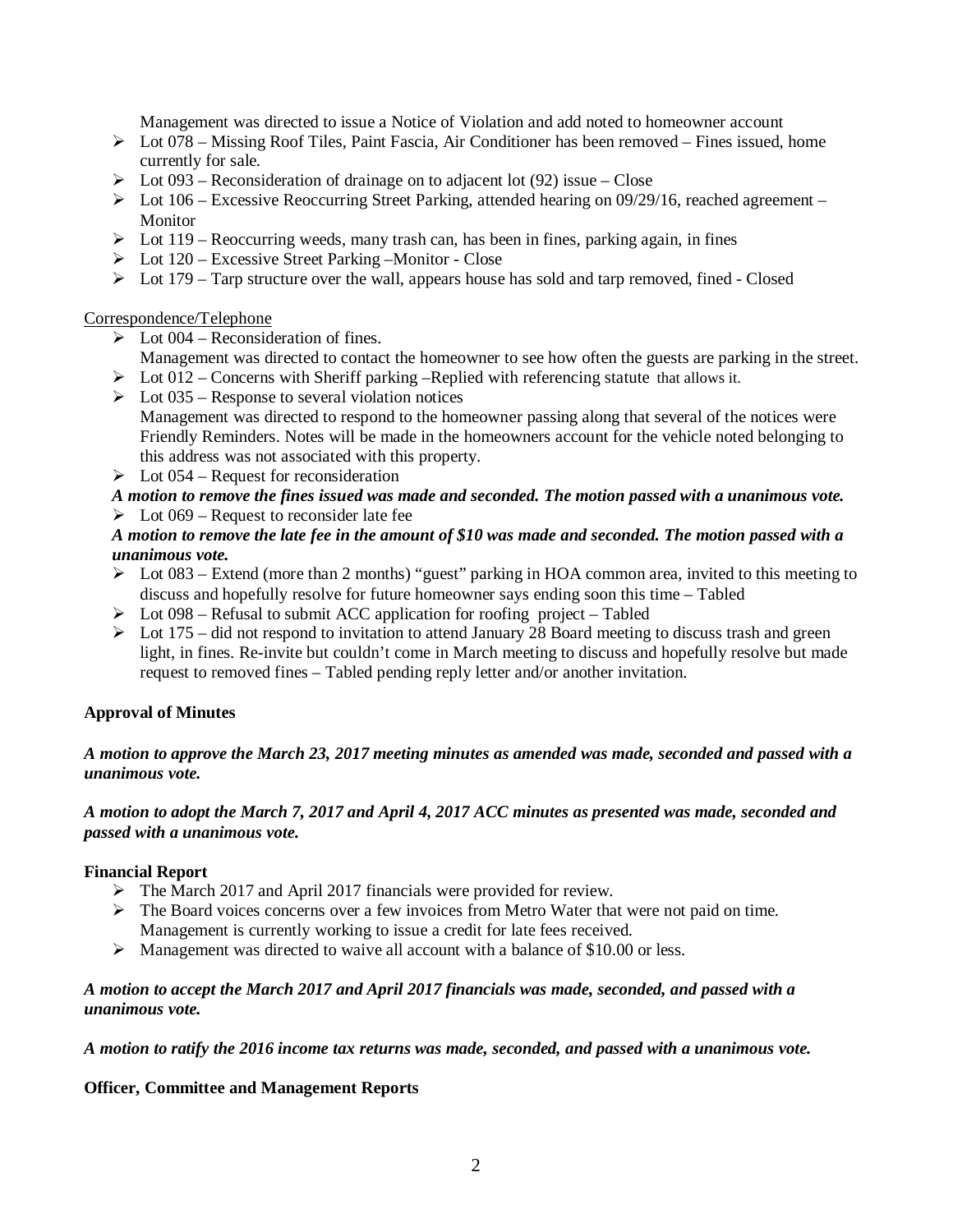## Officers Reports

 $\triangleright$  No Report

# ACC

 $\triangleright$  No report given.

## Landscape

- $\geq 5$  new trees has been planted along Shannon Rd.
- $\triangleright$  The Board discussed the option of installing battery operated timers to eliminate TEP meters. This item was tabled.

#### Website

 $\triangleright$  No new update was provided.

## Associa Arizona Management Report

- $\triangleright$  The Board was a current management report which documented the management activities since the last meeting.
- Ø The 2017 Arizona Corporation Commission report has been filed.

# **Old Business**

## July  $1<sup>st</sup>$  Billing Statements

- $\triangleright$  The Board was provided with several samples of a possible semi-annual statements.
- $\triangleright$  Included with the statement will be a newsletter.
- $\triangleright$  The Board discussed the need for several articles to be included.

#### Transfer/Disclosure Packet Review/Discussion and review with Kirk

- $\triangleright$  Several updates have made to the material included in the transfer/disclosure packets.
- $\triangleright$  A sample of the packets has been received.
- $\triangleright$  This item was tabled for additional review.

#### **New Business**

#### Lot to Drainage Channel Erosion

- $\geq$  2 ACC Committee members conducted an inspection of all lots in the community to identify lots which are draining onto the neighboring properties.
- $\triangleright$  The Board was provided with a list of properties identified.
- $\triangleright$  The current list created confusion over which lot was in need of repair.
- $\triangleright$  The lots will need to have berms added to redirect the drainage.
- $\triangleright$  Homeowners will be given 90 days to repair.
- $\triangleright$  An additional inspection will be completed during monsoons.
- $\triangleright$  This item was tabled.

#### Potential Update to Parking Notice from December 2010 Newsletter

- $\triangleright$  There has been an increase to the street parking over the past few month.
- $\triangleright$  Most of the violation are occurring from homes recently purchased.
- $\triangleright$  The Board discussed if new homeowners are reading the Governing Documents.
- $\triangleright$  This item was tabled.